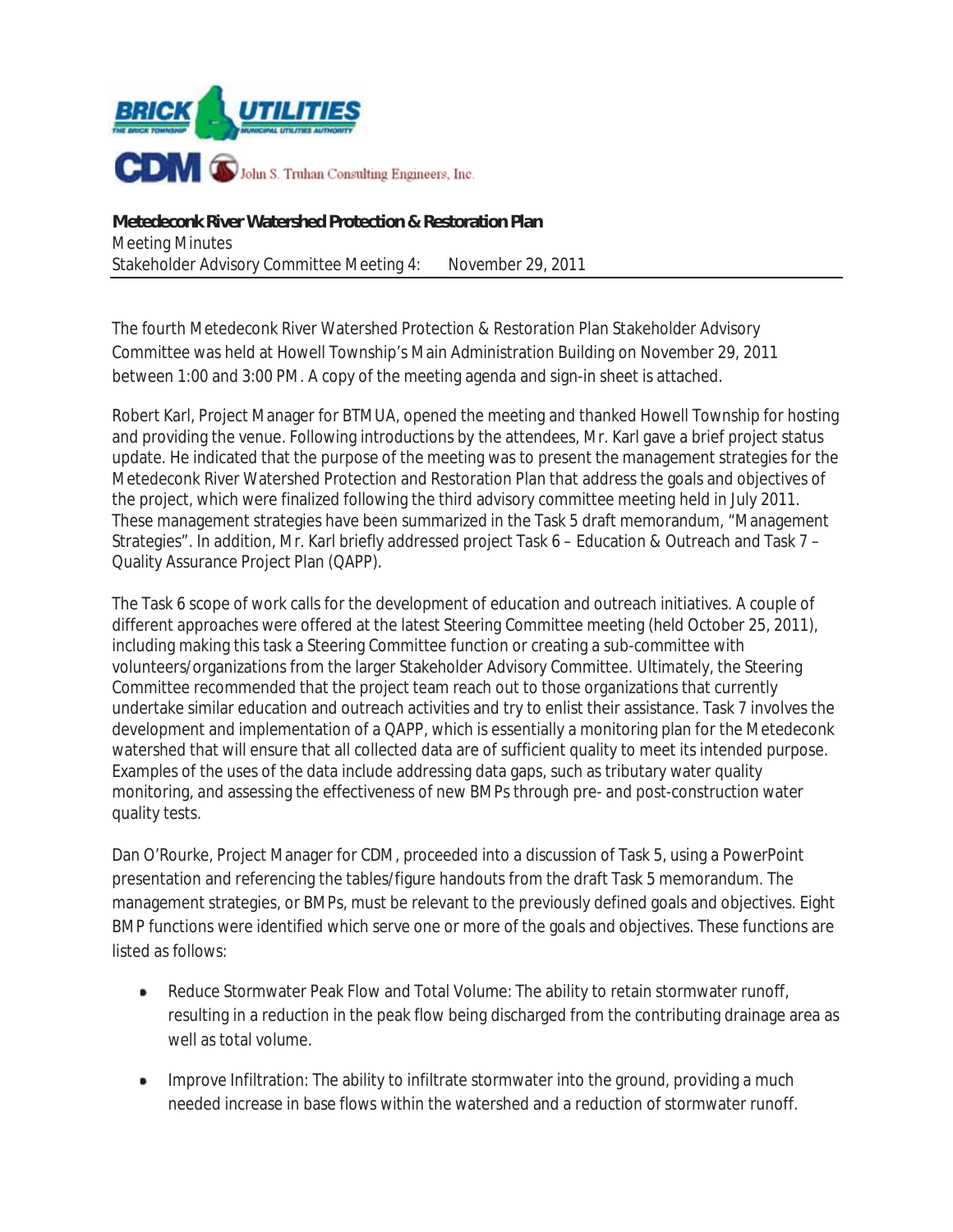- Promote Water Conservation and Reuse: The ability to conserve potable water through the retention and reuse of stormwater, and through simple reductions in household water consumption.
- Reduce Nutrient Loads: The ability to remove nitrogen and phosphorus from stormwater runoff.
- Reduce Sediment Loads: The ability to remove suspended solids from stormwater runoff.
- Reduce Pathogen Loads: The ability to remove pathogens from stormwater runoff.
- Improve Habitat: The creation of habitat to support wildlife abundance and biodiversity. This would also have a positive impact on water quality through reforestation of riparian buffers.
- $\bullet$ Potential for Public Involvement: The ability of the BMP to be used as a demonstration project for the public to promote watershed education and awareness.

Based on these BMP functions, 28 unique BMPs were identified. Each was scored from a 0 (not applicable) to 3 (highest) based on their ability to meet the intent of the function. The individual scores were totaled and the BMPs were ranked highest to lowest. This assumed that each of the BMP functions had an equal weight as compared to the other functions. Scores were assigned and reviewed by the project technical team and Steering Committee. For each BMP, removal efficiencies (for total suspended solids (TSS), nitrogen and phosphorus) were listed. Costs were also included, although it was mentioned that costs will be variable and are very site specific. Many of the costs were taken from an on-going CSO program in Philadelphia and may be somewhat conservative for certain BMPs.

As per recommendations by the Steering Committee, a cost per pound of TSS, nitrogen and phosphorus was calculated based on hypothetical scenarios that included a residential development in Howell, located in the Ramtown portion of the township, using unit area loads as specified in the NJ BMP Manual. However, these costs are essentially conceptual cost estimates only and are highly variable depending on a number of site specific factors.

Although there are a number of BMPs identified, the purpose of the Task 5 memorandum is to finalize the most appropriate BMPs for the watershed. In order to include the Stakeholder Advisory Committee's subjective opinion, EVAMIX was introduced and utilized. EVAMIX is a sophisticated computerized, multi-criteria evaluation program developed at CDM to rank alternatives, using all available information and accounting for the relative priorities of the stakeholders. The three functions dealing with water quality (reduce nutrient load, reduce sediment load and reduce pathogen load), were condensed into a single function, simply "improve water quality", and a cost function was added based on the cost per pound of nutrient or sediment removed. Because costs are variable and site specific, rather than input direct costs into EVAMIX, a relative cost factor was included which utilized a relative score of 1 (high relative cost) to 3 (low relative cost). In summary, the functions evaluated using EVAMIX were as follows:

Reduce Stormwater Peak Flow Improve Baseflow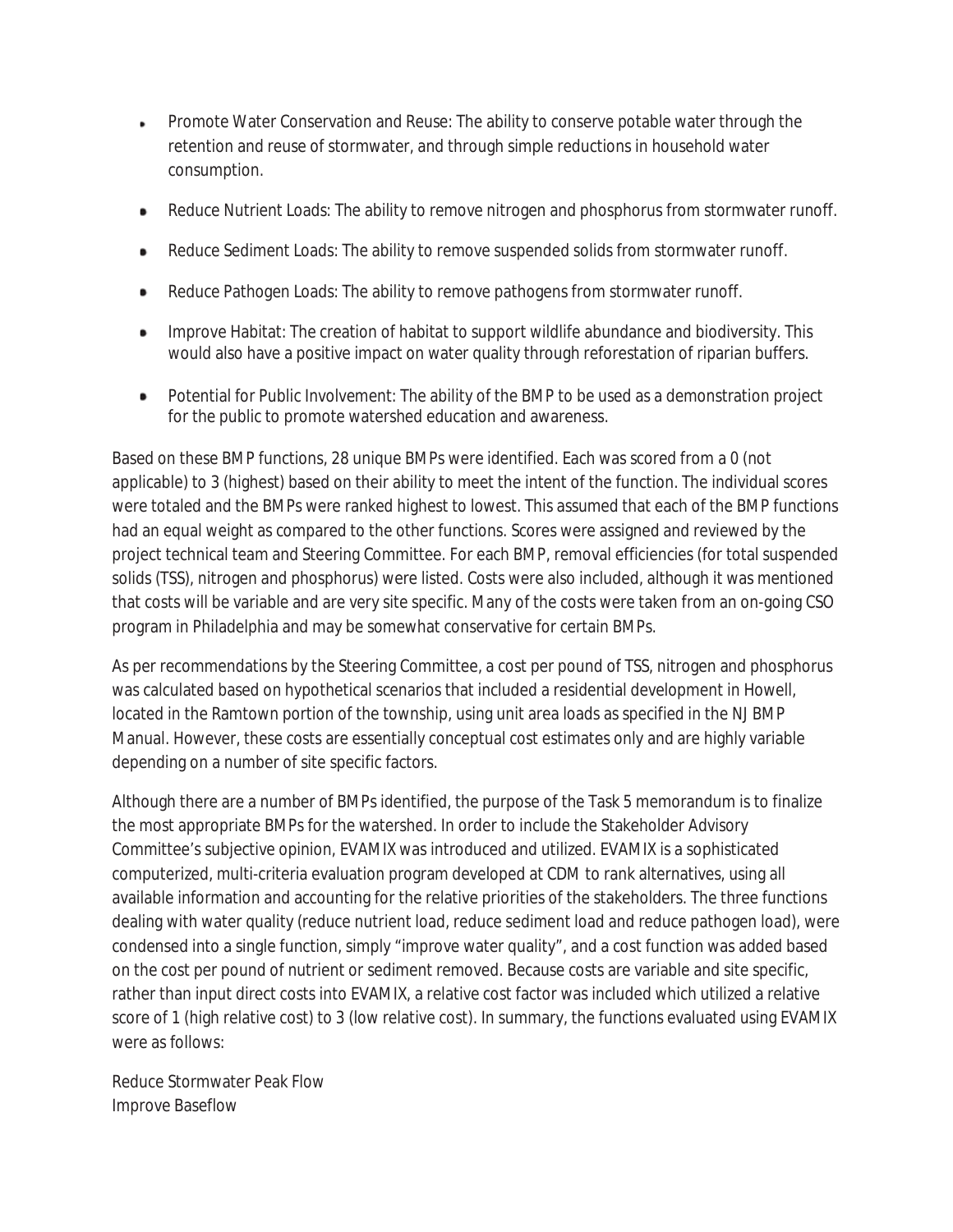Promote Water Conservation & Reuse Improve Water Quality Improve Habitat Potential for Public Involvement Cost

A table was distributed so that each member of the Advisory Committee could enter relative percentages of priority for each function. An example was given on the sheet as follows:

| <b>Criterion Definition</b>                   |                                                                                                                                                                                                                           | <b>Example Weights</b> | <b>Your Weights</b> |
|-----------------------------------------------|---------------------------------------------------------------------------------------------------------------------------------------------------------------------------------------------------------------------------|------------------------|---------------------|
| <b>Criteria</b>                               |                                                                                                                                                                                                                           |                        |                     |
| Reduce Stormwater Peak Flow                   | Will focus on projects which limit the amount of<br>stormwater runoff that is generated and reduces<br>the "flashiness" of the river during wet weather<br>events. These projects will target streambank<br>erosion, etc. | 5%                     |                     |
| Improve Infiltration                          | Focus on improving the baseflow component of<br>the Metedeconk River. Projects will emphasize<br>infiltration and the removal of impervious cover.                                                                        | 5%                     |                     |
| <b>Promote Water Conservation &amp; Reuse</b> | Projects which aim to promote water<br>conservation to target providing a sustainable<br>water supply and maintain natural flow regimes<br>(Goal 1).                                                                      | 5%                     |                     |
| <b>Improve Water Quality</b>                  | Projects which aim to reduce nutrient (nitrogen,<br>phosphorus), pathogen and sediment loading.                                                                                                                           |                        |                     |
| Improve Habitat                               | Projects that preserve open space, address<br>invasive plant species, improve riparian buffers,<br>letc.                                                                                                                  | 5%                     |                     |
| <b>Potential for Public Involvement</b>       | Projects that have a relatively high potential for the<br>public to be involved through education,<br>monitoring, maintenance, etc.                                                                                       | 5%                     |                     |
| Cost                                          | Overall project cost.                                                                                                                                                                                                     | 35%                    |                     |
|                                               |                                                                                                                                                                                                                           | 100%                   |                     |

In the example, water quality and cost would be the priorities and the other functions would be equally important to that particular individual, but much less so than water quality and cost.

Each member of the Advisory Committee filled in their weight assignments which were added to EVAMIX. The resulting average is as follows:

| <b>Criterion Definition</b>                   |                                                                                                                                                                                                                           | <b>Example Weights</b> | <b>Your Weights</b> |  |
|-----------------------------------------------|---------------------------------------------------------------------------------------------------------------------------------------------------------------------------------------------------------------------------|------------------------|---------------------|--|
| <b>Criteria</b>                               |                                                                                                                                                                                                                           |                        |                     |  |
| <b>Reduce Stormwater Peak Flow</b>            | Will focus on projects which limit the amount of<br>stormwater runoff that is generated and reduces<br>the "flashiness" of the river during wet weather<br>events. These projects will target streambank<br>erosion, etc. | 5%                     | 12%                 |  |
| Improve Infiltration                          | Focus on improving the baseflow component of<br>the Metedeconk River. Projects will emphasize<br>infiltration and the removal of impervious cover.                                                                        | 5%                     |                     |  |
| <b>Promote Water Conservation &amp; Reuse</b> | Projects which aim to promote water<br>conservation to target providing a sustainable<br>water supply and maintain natural flow regimes<br>(Goal 1).                                                                      | 5%                     | 11%                 |  |
| <b>Improve Water Quality</b>                  | Projects which aim to reduce nutrient (nitrogen,<br>phosphorus), pathogen and sediment loading.                                                                                                                           | 40%                    | 26%                 |  |
| Improve Habitat                               | Projects that preserve open space, address<br>invasive plant species, improve riparian buffers,<br>etc.                                                                                                                   | 5%                     |                     |  |
| Potential for Public Involvement              | Projects that have a relatively high potential for the<br>public to be involved through education,<br>monitoring, maintenance, etc.                                                                                       | 5%                     | 9%                  |  |
| Cost                                          | Overall project cost.                                                                                                                                                                                                     | 35%                    | 15%                 |  |
|                                               |                                                                                                                                                                                                                           | 100%                   | 100%                |  |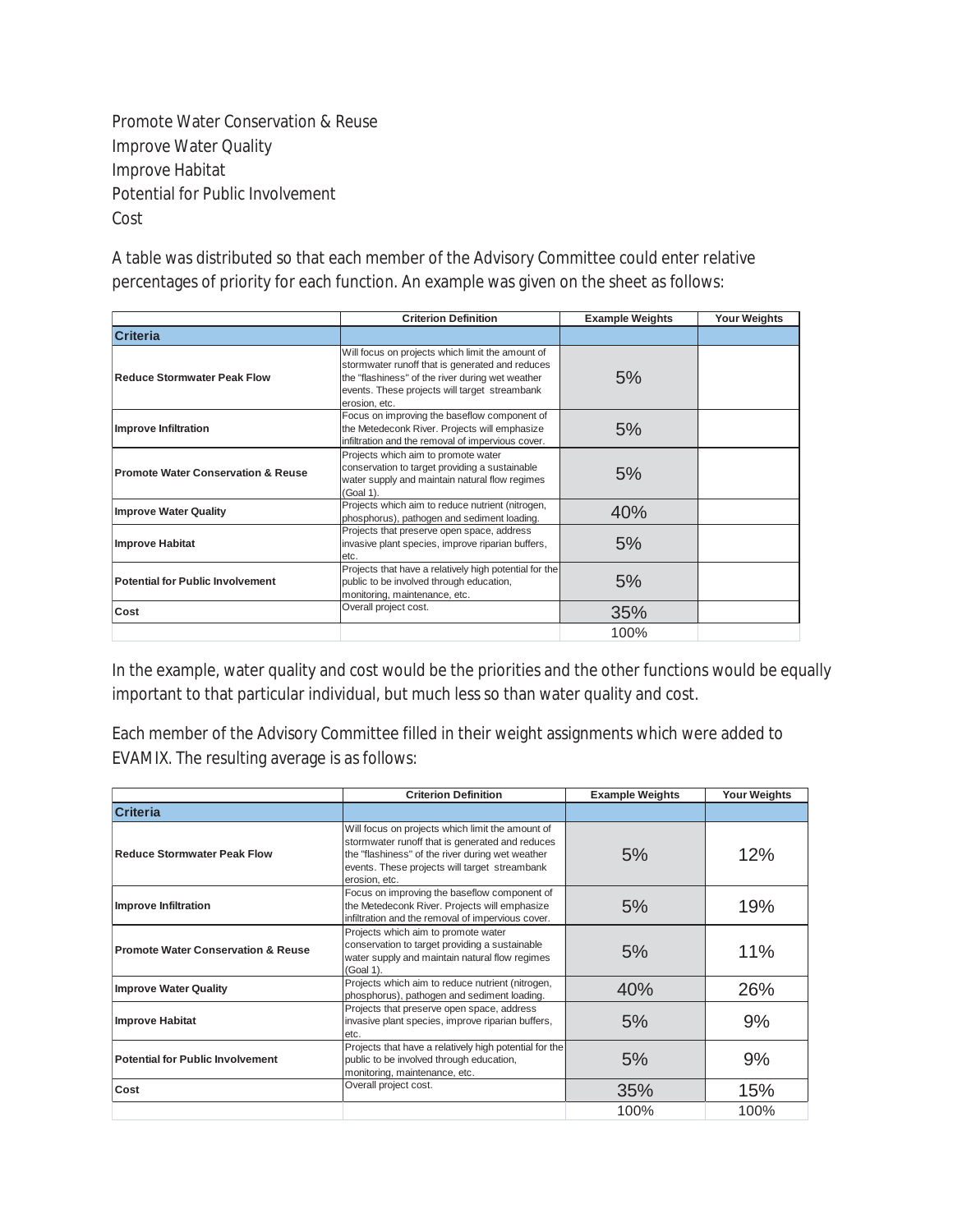Based on the average weights, the five most prioritized BMPs are as follows:

| Options                               | Rank #1 |
|---------------------------------------|---------|
| Resource Conservation/Protection      |         |
| Infiltration Basin                    |         |
| Constructed Stormwater Gravel Wetland |         |
| Constructed Stormwater Wetland        |         |
| <b>Private Property BMPs</b>          |         |

These results are very similar to the results listed in Table 2 of the Task 5 memorandum. However, due to the limited sample size (only 15 stakeholders provided input), it was decided that the sheet would be distributed (likely via online survey) to the entire Stakeholder Advisory Committee and the analysis would be expanded.

D. O'Rourke summarized the next steps of the project which were to finalize the Task 5 document, continue to work on the Watershed Plan (Task 8) and conduct site visits. Site visits will be based on a refinement of Table 3-1 in the Technical Analysis. Due to potential inclement weather in January, the project team will be in the field either the week of December 12<sup>th</sup> or the 19<sup>th</sup> to evaluate the top 10-15 sites. These sites will also be distributed to the Stakeholder Advisory Committee as a GIS shapefile and a Google Earth kmz file so that the Stakeholders can choose their top 5 sites/areas to be further evaluated in Task 9 and ultimately implemented in Phase II of the project.

Following the presentation, a brief discussion was held in which a number of issues were identified:

- While information completed to date is important, it must be conveyed to town planning and zoning boards so that decisions made by the town boards in the future take stormwater issues into account. It was suggested that perhaps this could be part of Task 6 (Education and Outreach);
- C. Raabe inquired if there was coordination with the Ocean County Natural Lands Trust for parcels of land identified for conservation? The project team responded that lands that have been identified by the Trust for Public Land will be incorporated into the Plan, but the team does not have electronic data or other mapping of the lands identified by the Ocean County Natural Lands Trust for acquisition. The team will request this information from the Ocean County Planning Department and, should those data be made available, they will most certainly be included in the Plan.
- K. Thoman indicated that resource conservation costs (costs for land acquisition) can be obtained from the Monmouth County Park System for northern upland areas and local realtors for waterfront property to allow for a range of costs, as well as provide some comparative information about the cost/benefit of preserving land in different parts of the watershed.
- The project team should use the Stakeholder Advisory Committee's recommendations/Evamix priorities to put together recommended land use/development ordinances that the municipalities can adopt and implement, which can be incorporated into the plan.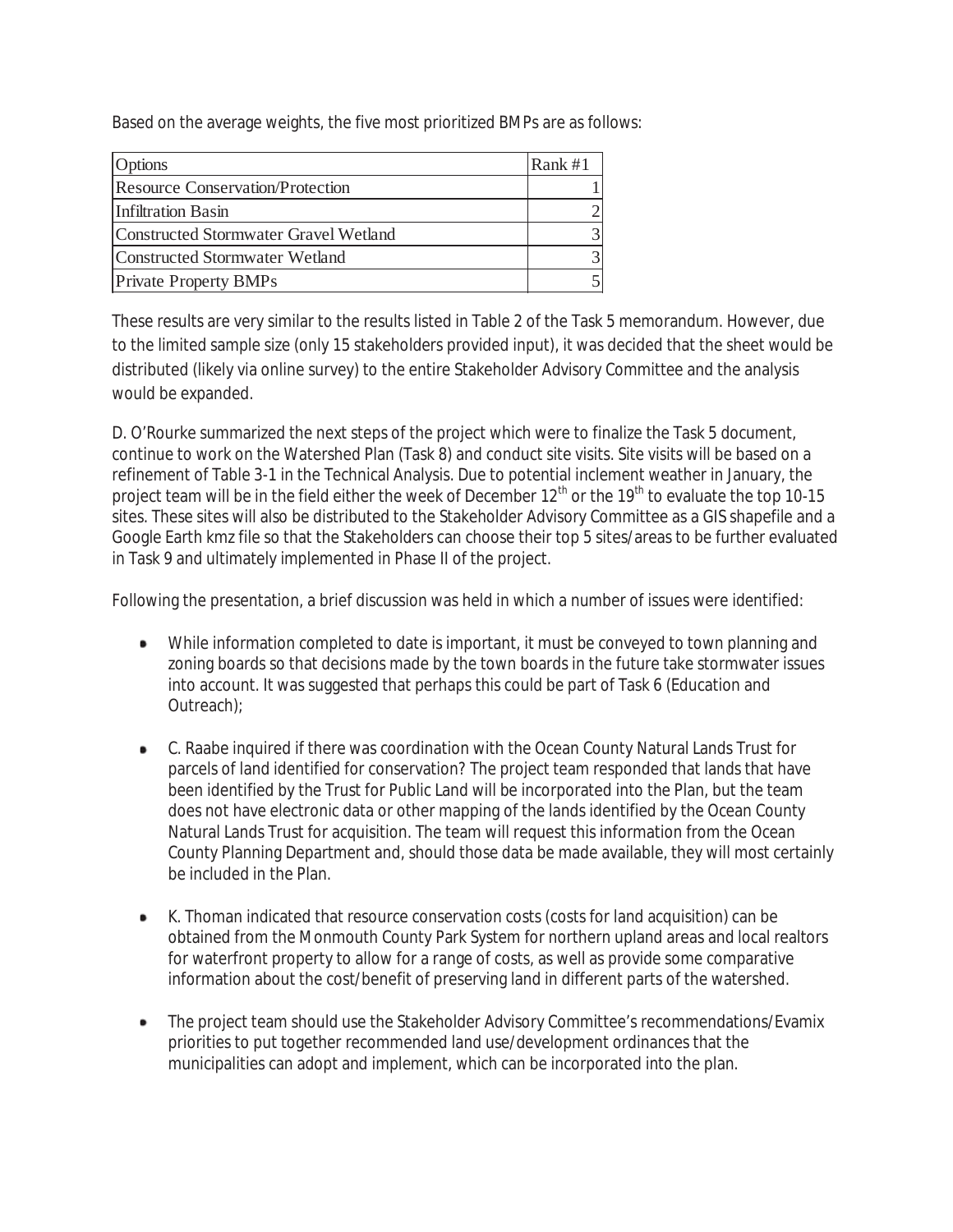• The project team should request that the municipalities and counties formally adopt the Metedeconk Watershed Protection & Restoration Plan upon its completion.

R. Karl closed the meeting and asked that anyone interested in hosting the next Stakeholder Advisory Committee meeting please contact either him or D. O'Rourke.

A copy of the PowerPoint presentation has been posted to the eRoom.

cc: Stakeholder Advisory Committee Distribution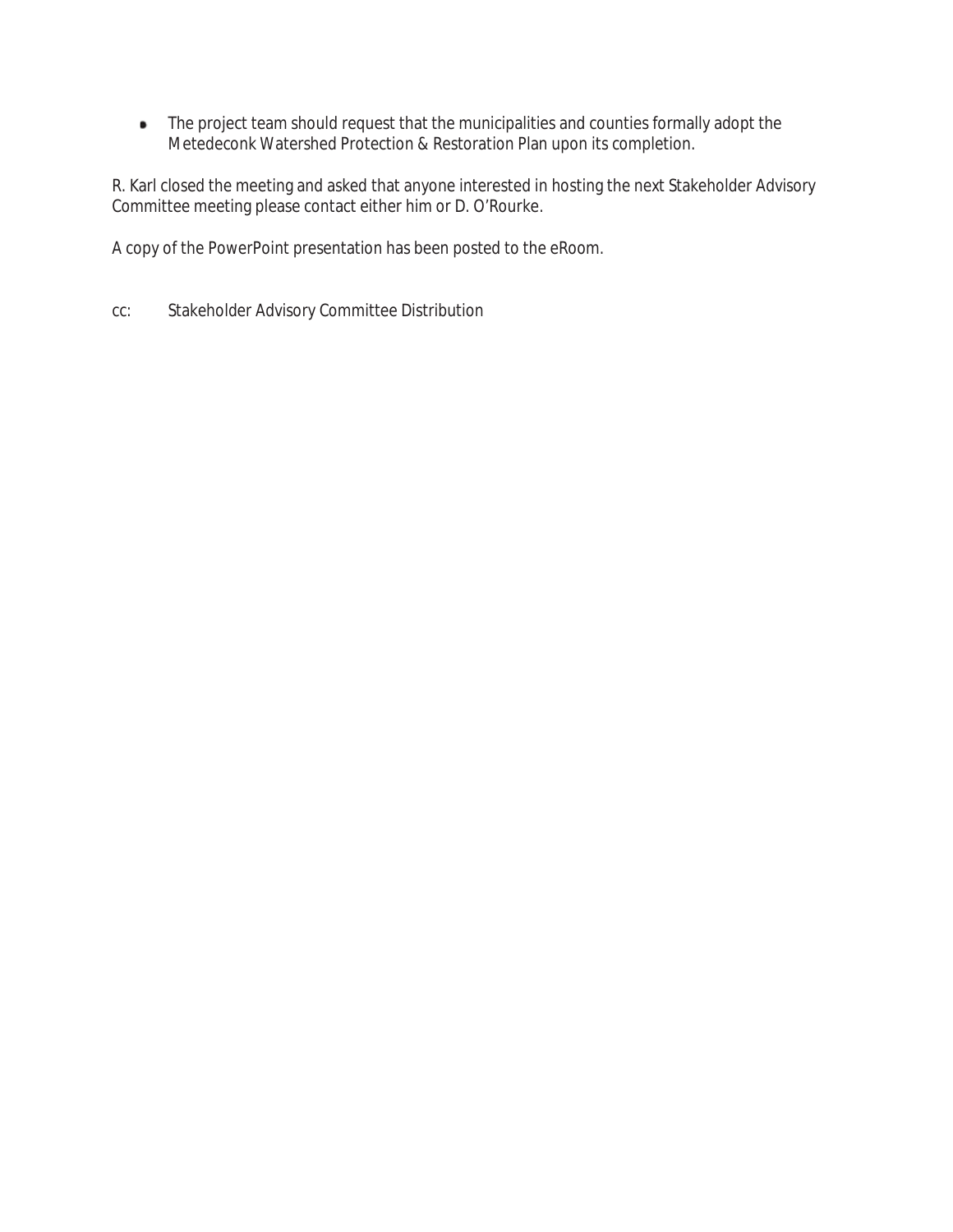### *Metedeconk River Watershed Protection & Restoration Plan*

## **Stakeholder Advisory Committee Meeting**

## **Howell Township Main Administration Building**

**November 29, 2011** 

### **1:00 pm – 4:00 pm**

## **Agenda**

#### 1. Introductions

- 2. Project overview and status
- 3. Summary of work completed for Task 5 Identification of Watershed Management Strategies
- 4. Review of Ranking System

#### 5. EVAMIX Application

- a. Decision support tool
- 6. Priority Sites
- 7. Next Steps
	- a. Finalize priority sites
	- b. Field site visits
	- c. Develop Metedeconk River Watershed Protection and Restoration Plan
- 8. Recap and adjournment